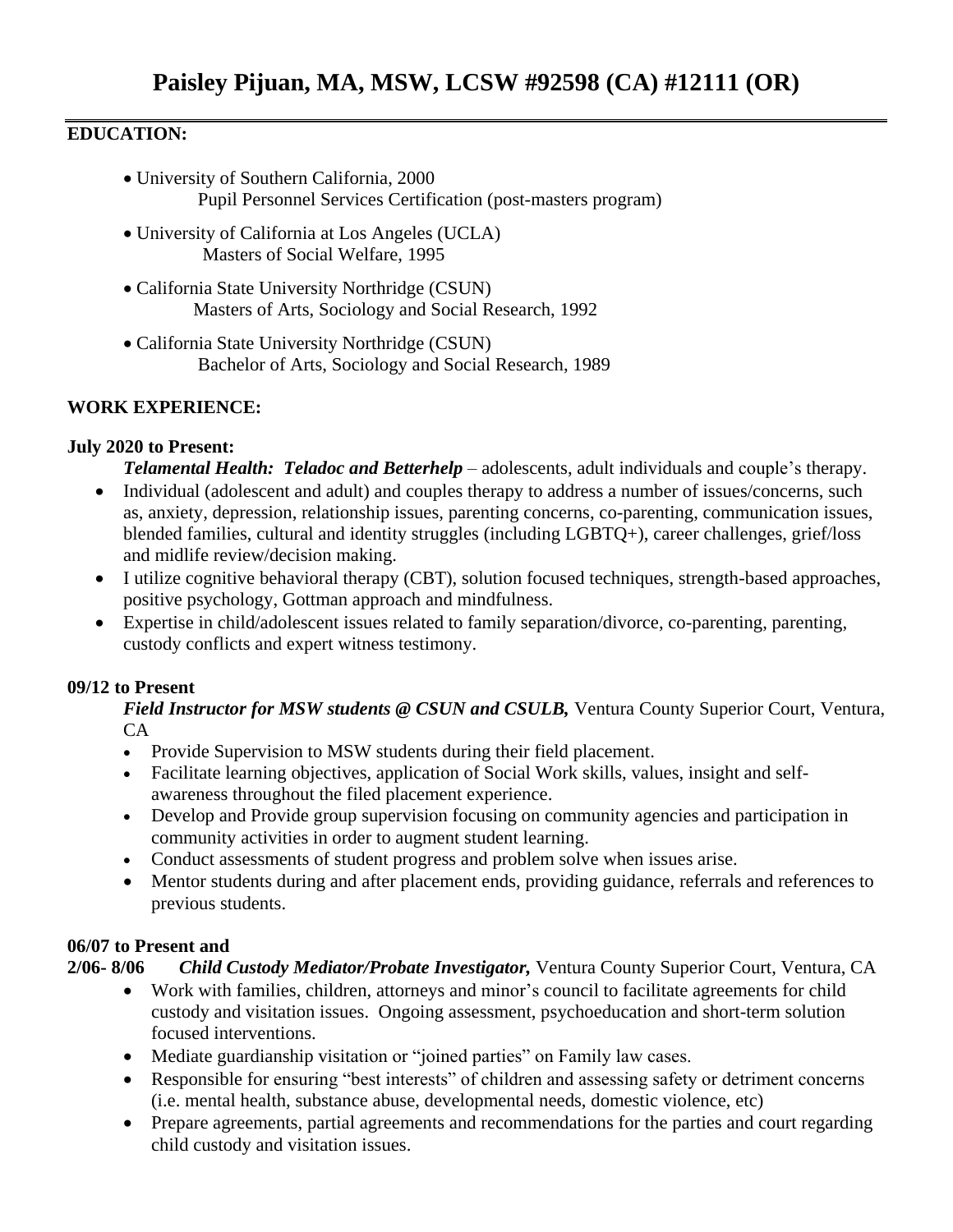- Focus on strength-based interventions to reduce acrimony between parties.
- Conduct probate investigations: guardianship and conservatorship cases involving determent issues for children and competency, care and legal rights of developmentally disabled adults, elderly and those with brain injury or neurocognitive impairments.
- Prepare detailed court reports, including in depth assessments and recommendations.
- Collateral contacts with medical and mental health professionals, Adult Protective Services, Child and Family Services, Regional Center, school administrators/staff, law enforcement and any other persons who may contribute information useful in preparing recommendations to the Court.

#### **8/06- 6/07** *Counselor,* Agoura High School, Agoura Hills**, CA**

- Provide students with information and guidance concerning educational and career opportunities; assist students with decision making concerning educational and career goals. Review and track student transcripts for four-year planning.
- Provide short term counseling, assessment and intervention for students struggling with mental health, substance abuse, family, social and peer difficulties. Assess for self-harm and suicidality. Provide appropriate resources for students and families.
- Identify and provide services/interventions to students with special needs, academic struggles, attendance difficulties, retention, special education and GATE students.
- Register and schedule all students on case load. Assist students with course selection, remediation of courses and academic goals.
- Individual meetings with seniors to assist in college application, letters of recommendation, appropriate post-secondary goals.
- Responsible for disseminating information to students and families on college entrance requirements and resources for PSAT, SAT I and II, and ACT
- Write letters of recommendation for students regarding admissions, financial aid, scholarships and EOP.

### **2/00- 2/06** *Prevention and Intervention Coordinator*, Parkview Middle School, Lancaster, CA

- Early identification and assessment of academic and psychosocial barriers which interfere with student's achievement. Individual and group counseling for students related to divorce, selfesteem, motivation, anger and social skills
- Special education collaboration for students transitioned out of special education. Follow-up and support to students and families following transition.
- Collaboration, consultation and participation in school/staff efforts to maximize learning and achievement in all students.
- Crisis intervention for student and families, linkage to community services, follow-up support, transitions back into academic setting.
- SST Coordinator for Middle School. Facilitate, problem solve, design interventions, follow-up and tracking of students struggling academically, behaviorally, attendance and social emotional issues which interfere with academic success.
- Programs provided group anger management classes, social skills classes, "Too Good for Drugs curriculum (608), peer mediation skills, goal setting, and academic support.
- In-service trainings for staff and administration on "Effectively working with at-risk students", "How to run a meeting", common psychosocial issues of adolescents, adolescent development, depression and suicide and mediation skills and techniques.
- Grant Writing: Boweing Corp. grant for after school academic support programs (awarded \$3,000.00), State of California Grant for Violence Prevention (awarded \$10,000.00), co-author with site Principal of CSRD educational grant for school reform (awarded \$500,000.00).